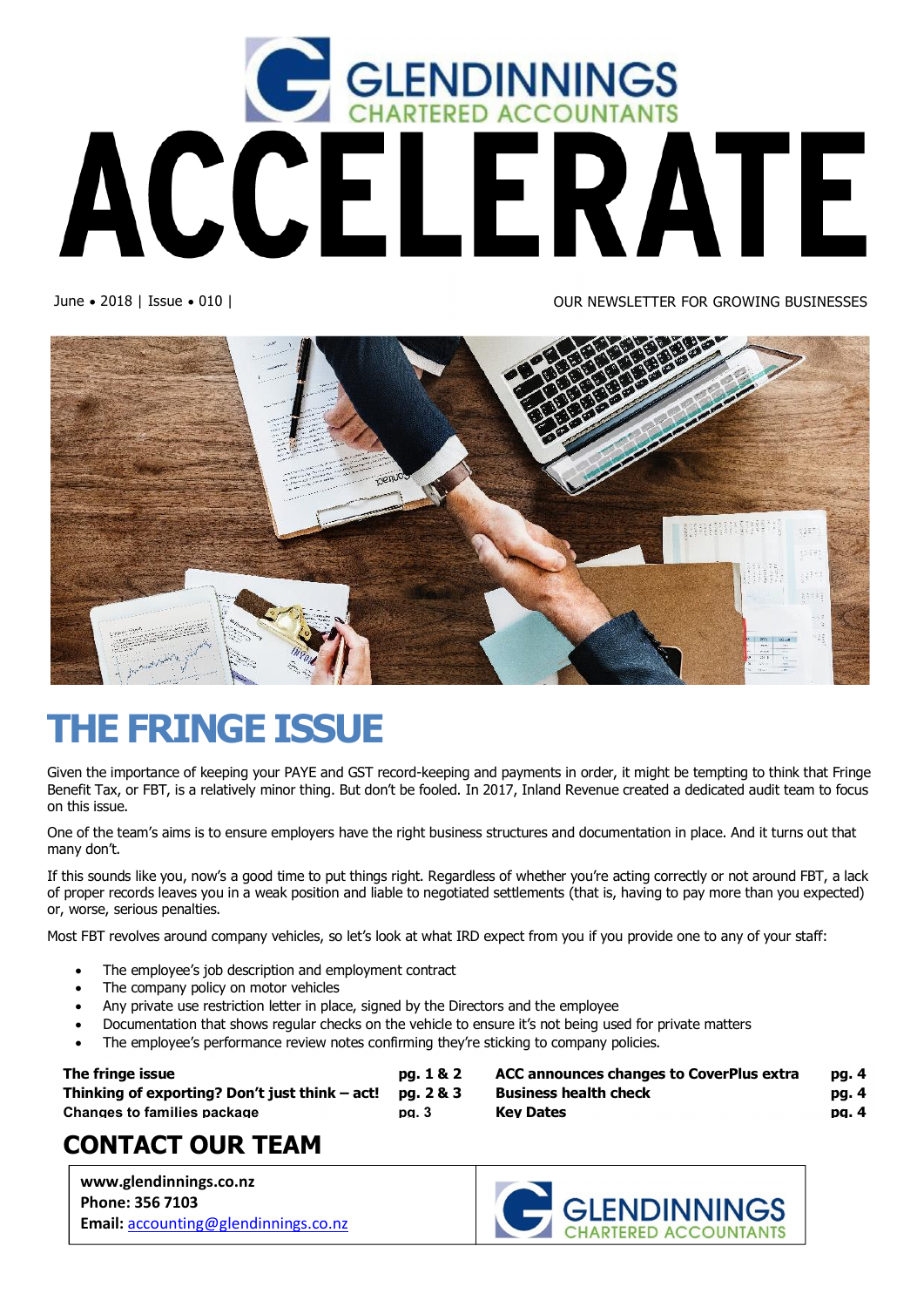

## **FBT… SO, WHAT CAN YOU DO?**

For an SME owner, that's quite a daunting list, and a good reason to talk to your accountant. An expert, independent set of eyes will help you determine what you need to do in all cases, what you  $dont$  need to do, and also how to go about doing it (including creating proper documentation).

The value of expert advice is heightened by some of the finer points of FBT legislation. For example, did you know that if an employee takes a vehicle home one evening and returns to work with it the next morning, the laws says it's been available for private use on two days?

Did you know that IRD expects you to check that employees are adhering to restricted use policies at least once every quarter?

Did you know that just because a vehicle has your company logo on it, that doesn't automatically make it a work-related vehicle, which then means it doesn't automatically become exempt from the usual requirements of FBT?

Did you know there is also a new option for some companies that have one or two vehicles to elect to use the motor vehicle expenditure rules rather than pay FBT in certain circumstances?

If you didn't know all those things, take a bow – you're in great company! FBT is complex, to say the least!

The good news is that IRD also recognises this and will work closely with you to help you comply. The best approach is to get professional advice (that's us) and, where appropriate, go to IRD for a written opinion on any matters that aren't crystal clear.

That way, even if IRD disagrees with your FBT return, they'll see that you've taken reasonable care to get things right and may not impose penalties.

So, when are you liable for FBT? Any time you provide non-cash benefits to your staff – which means the list is potentially endless. In practice, however, most non-cash benefits fall into one of these categories:

- Insurance premiums
- Motor vehicles
- · Subsidised transport
- Staff vouchers
- Offsite carparks

## **THINKING OF EXPORTING? DON'T JUST THINK –ACT!**

New Zealand's is an export-led economy, driven by a handful of major industries like dairy and wine. But more and more smaller players are also conquering offshore markets with smart, innovative products and services in every sphere.

If you've ever contemplated trying your hand in international markets, remember that you don't have to be a Fonterra to make it. With the right preparation and support, even a small business can take on the world.

Jim Henderson of Business Consulting for Banking, was recently interviewed about the keys to international success. Here are some key excerpts from that interview.

- **Q:** Jim, let's start by you telling us about yourself and your business.
- **Jim:** My business is BC4B, Business Consulting for Banking. We're located in Auckland, Wellington and Christchurch. We're independent banking, payments and working capital specialists helping importers and exporters be successful in sourcing and selling product overseas.
- **Q:** What are the main reasons for exporting goods or services?
- **Jim:** Increased sales, more customers, increased profit margins and perhaps increased utilisation of capacity, say production capacity.
- **Q:** What would be some reasons for not doing it?
- **Jim:** The complexity in manufacturing and selling goods successfully overseas is much more than in New Zealand. Understanding what those complexities are and managing those risks is really important.
- **Q:** What are the biggest pitfalls?
- **Jim:** Many businesses have started exporting and come unstuck. Some spectacularly and some have managed to recover, but underestimating what's required in terms of investment and capital and money and time and process to develop a market overseas is a big pitfall. Then there's understanding the working capital investment required to keep that business running and growing overseas. Making and selling goods within New Zealand has a relatively small timeframe from getting an order, producing goods, selling them and getting paid. That financial supply chain is really short. *(continued on page 3)*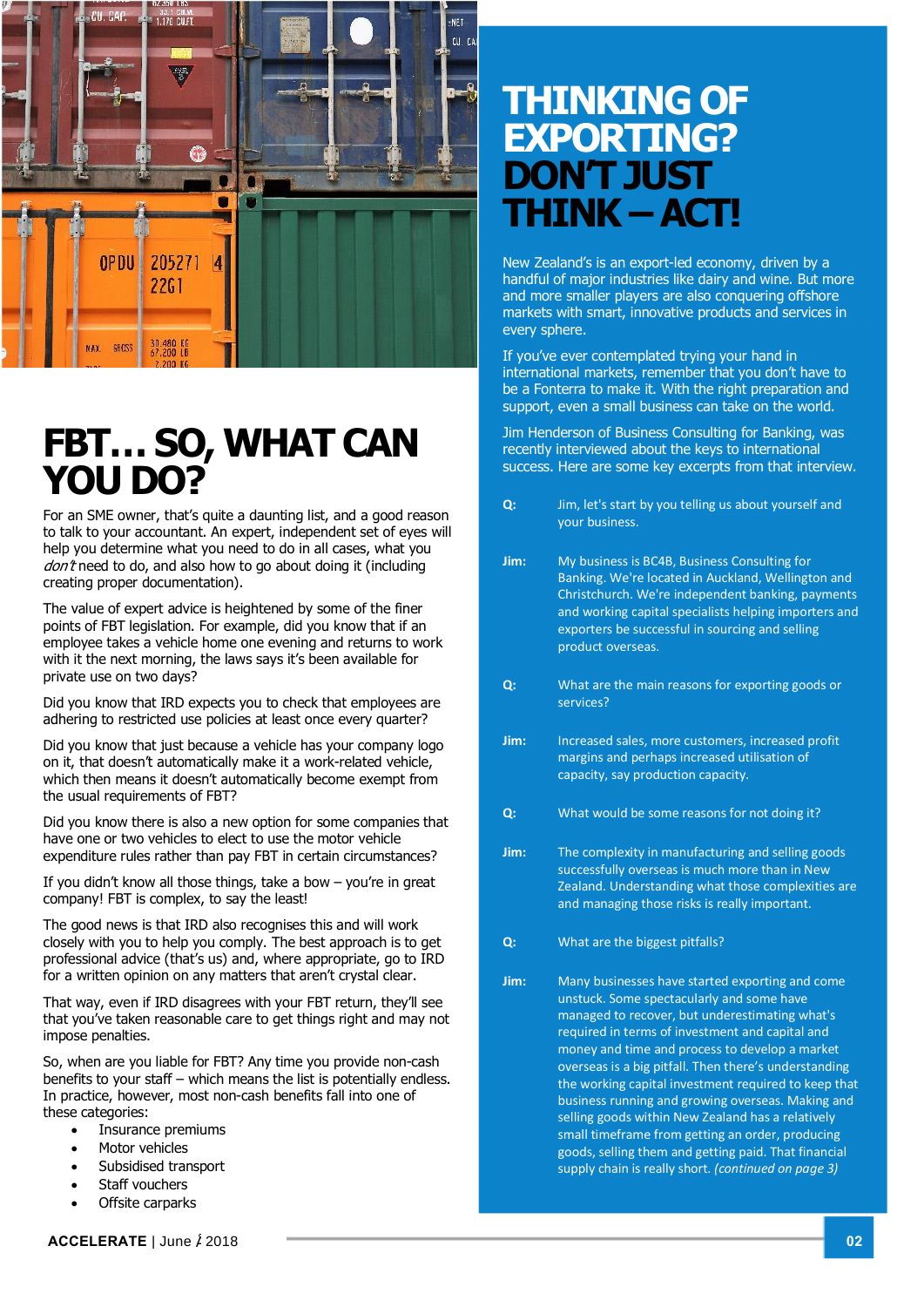

### **CHANGES TO FAMILIES PACKAGE**

If you receive the Families Package (formerly the Family Incomes Package), you may be affected by three changes coming on 1 July. They include:

- a Winter Energy Payment to help older people and low income families heat their homes
- a Best Start tax credit for families with young children
- ß increases to Working for Families tax credits

Because the changes will be made automatically, you don't need to do anything. Anyone who isn't a Work and Income client may need to apply for Best Start tax credit through Inland Revenue.

#### **Boosting Working for Families tax credits**

From 1 July the eldest-child rate will increase to \$5,878 a year, and for subsequent children to \$4,745. The abatement threshold will increase from \$36,350 to \$42,700, and the abatement rate from 22.5% to 25%. This means that the amount of the family's income at which Working for Families tax credits starts reducing is increased, however the amount of the reduction has increased from 22.5c in the dollar to 25c in the dollar. The result is net increase to families receiving Working for Families tax credits.

#### **Best Start**

The Best Start payment of \$3,120 a year (or \$60 a week) per child is designed to help families meet costs in a child's early years. It will be available to all families in their child's first year and for lowand middle-income families in the child's second and third years. Best Start payments will be abated at 21% for income above \$79,000. It will be made available for children born after June 30 and will replace the Parental Tax Credit.

#### **Winter Energy Payment**

The Winter Energy Payment is aimed at helping people on a benefit, New Zealand Superannuation or a Veteran's Pension to heat their homes in winter. It provides \$20.46 a week for single people, and \$31.82 a week for couples or people with dependent children. It will be paid from 1 July to 30 September 2018.

#### *(continued from page 2)*

When selling overseas, that financial supply chain becomes a whole lot longer, so it perhaps takes longer to get an order. The order might be larger, so there's more time to produce the goods. Distance to market, that's greater. Then maybe you've got goods incountry overseas, so you can supply your distribution network or your customers overseas just in time, and maybe it gets longer to get paid. Maybe it's more difficult to get paid overseas. Those are important financial issues to understand at the start.

Then there are customs in different countries. Our biggest markets for exports from New Zealand is Australia. The way they do business is slightly different to ours. Their laws and regulations are different. In a lot of areas they are very similar, but in some key areas they are not. Understanding those issues and how your product might be perceived in that market is important. You need to spend time building relationships. Selling goods isn't just about the value that your product brings to the end-buyer. It's about relationships.

- **Q:** What about compliance issues?
- **Jim:** Australia has different structures in terms of registering business, information that you have to provide, what's available through the Australian Tax Office relative to the IRD in New Zealand. Their customs rates and tariffs require understanding. Not all goods produced or manufactured in New Zealand can be sold into Australia. Apples as an example.
- **Q:** What would your recommendation be about the key sources of advice to put around yourself?
- **Jim:** New Zealand Trade and Enterprise is clearly a key place to go. MBIE is another good place. Business New Zealand is another one. New Zealand is an outwardlooking country and so the New Zealand government and associations like the Chambers of Commerce, for instance, provide a lot of specialists to help businesses understand the business model that's going to work best for them in their country. Every business is different and every industry is different.

You'd certainly want to engage your accountant. A lawyer. Your contract, the terms of trade need to be specific to the markets you're going to. Certainly finance is important as we've mentioned, so a bank. One of the services that we offer is an independent source of information and a network to a lot of banks, insurance companies and non-bank providers.

Exporting is more complicated and complex than selling domestically, but the benefits are huge. There's a broad range of people in New Zealand willing to help new exporters discover and work at being successful. Don't shy away from it. Get the right advice, grab the bull by the horns and be successful.